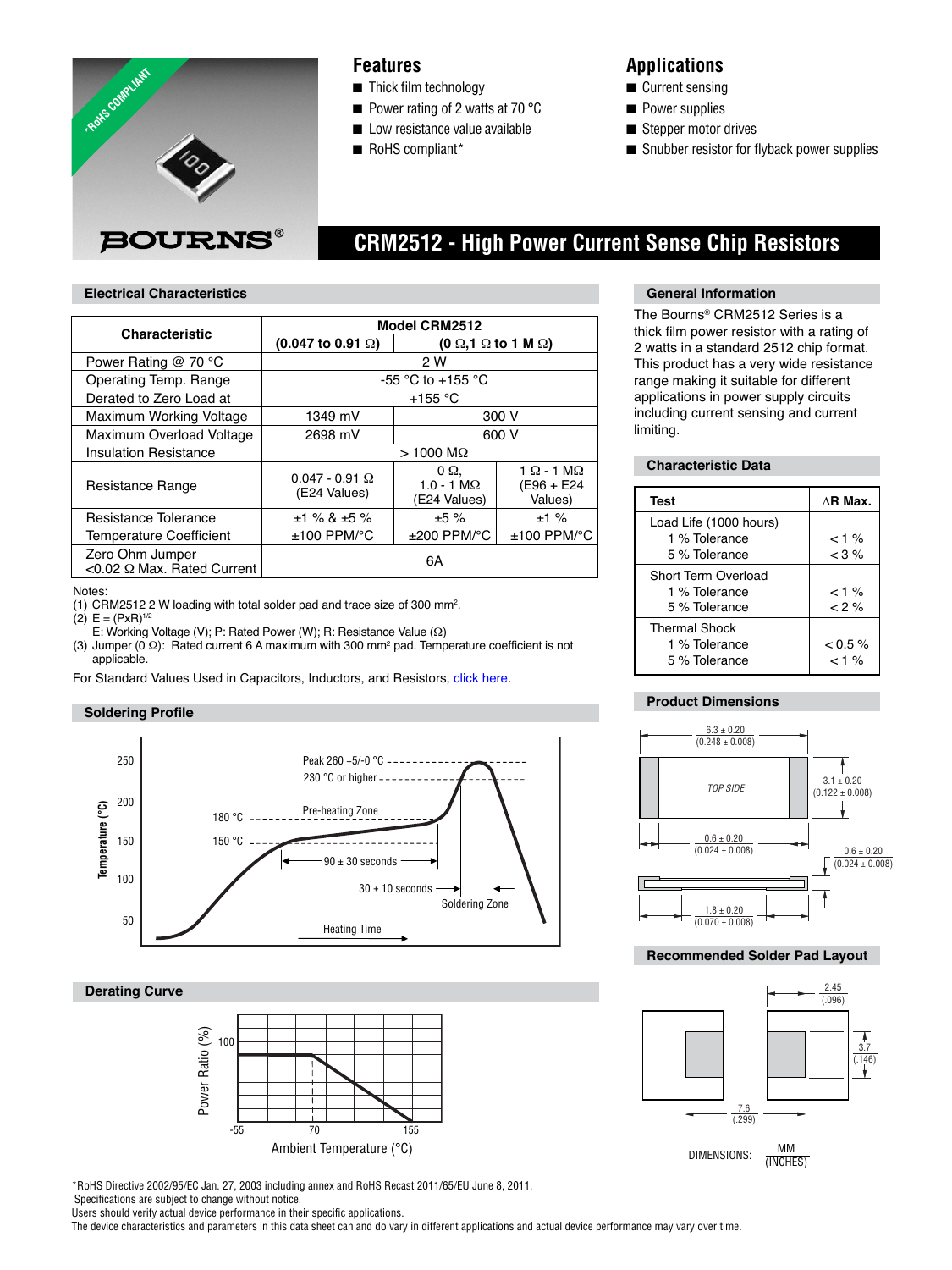# **CRM2512 - High Power Current Sense Chip Resistors**

## **BOURNS®**

#### **Pulse Load Characteristics**



### **How to Order**

| CRM 2512 - F X - R100 E LF                                                                                                                                                                                                                                                 |  |
|----------------------------------------------------------------------------------------------------------------------------------------------------------------------------------------------------------------------------------------------------------------------------|--|
| Model -                                                                                                                                                                                                                                                                    |  |
| (CRM = Precision Chip Resistor)                                                                                                                                                                                                                                            |  |
| $Size$ $\qquad$                                                                                                                                                                                                                                                            |  |
| $2512 = 2512$ Size                                                                                                                                                                                                                                                         |  |
| Resistance Tolerance -<br>$\cdot$ F = $\pm$ 1 %Use with "X" TCR code<br>$\cdot$ J = $\pm$ 5 % Use with "W" TCR code for values from 1 ohm through 1 megohm<br>Use with "X" TCR code for values from 0.047 ohm through 0.91 ohm<br>Use with "/" TCR code for 0 ohm (Jumper) |  |
| TCR (PPM/°C - See Electrical Characteristics chart) - TCR (PPM/°C - See Electrical Characteristics chart)<br>$\cdot$ W = $\pm$ 200 PPM/°C<br>$\cdot$ X = $\pm$ 100 PPM/°C<br>$\cdot$ / = Jumper                                                                            |  |
| $\cdot$ 1 % or 5 % Tolerance:                                                                                                                                                                                                                                              |  |
| 1% Tolerance:<br>$\bullet$<br>≥100 ohms  First three digits are significant, fourth digit represents number of zeros to follow (example: 8252 = 82.5K ohms)                                                                                                                |  |
| • 5% Tolerance:<br><10 ohms "R" represents decimal point (example: 4R7 = 4.7 ohms)<br>≥10 ohms First two digits are significant, third digit represents number of zeros to follow (example: 474 = 470K ohms)<br>0 ohm Jumper  "000"                                        |  |
| Packaging -<br>$\cdot$ E = 4000 pieces per 180 mm (7 inch) reel                                                                                                                                                                                                            |  |
| Termination -                                                                                                                                                                                                                                                              |  |

• LF = Tin-plated (RoHS Compliant)